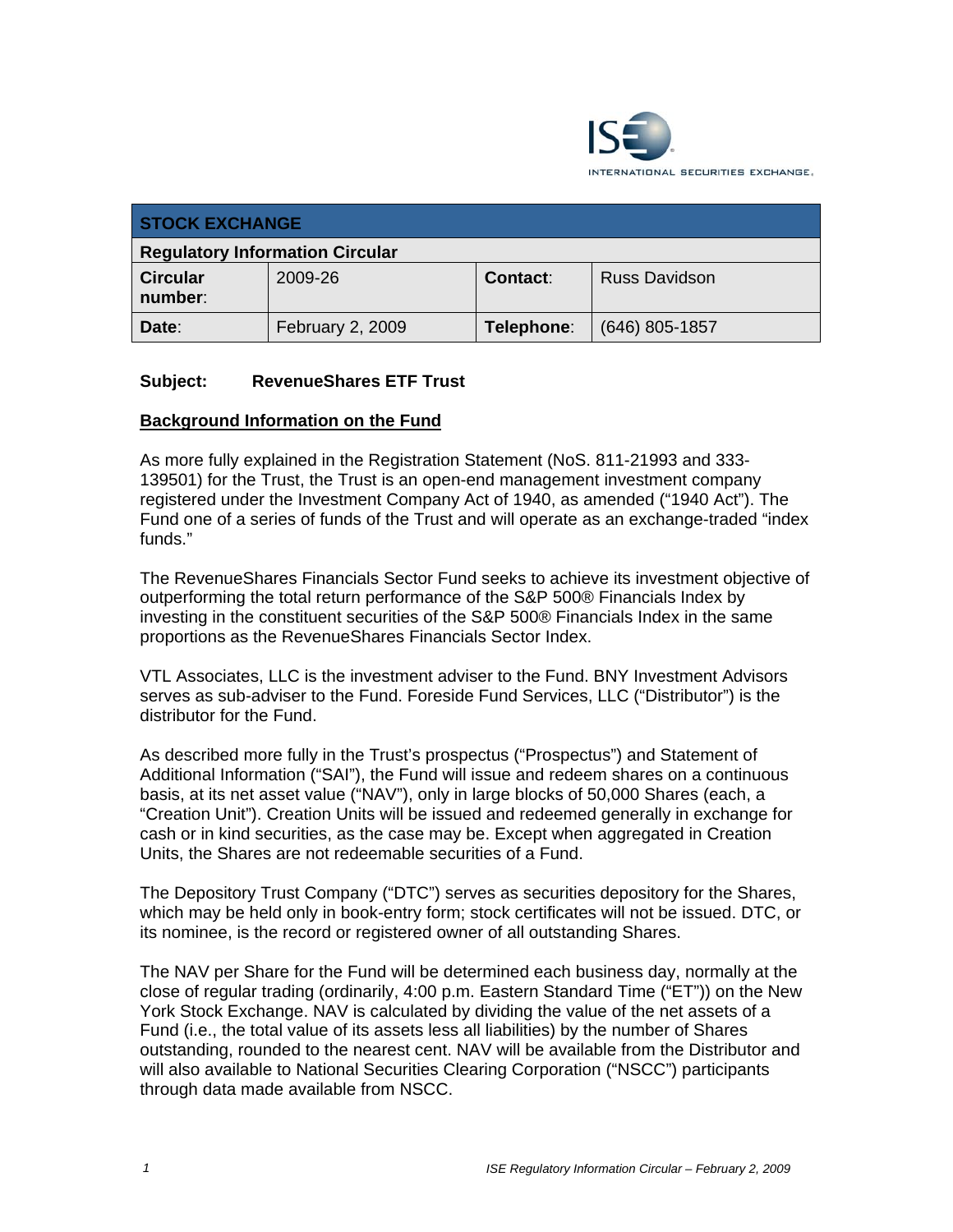The Trusts registration statement describes the various fees and expenses for the Fund's Shares. For a more complete description of the Funds and the underlying indexes, visit www.revenusharesetfs.com.

#### **Purchases and Redemptions in Creation Unit Size**

Equity Electronic Access Members ("Equity EAMs") are hereby informed that procedures for purchases and redemptions of Shares in Creation Units are described in the Trust's Prospectus and Statement of Additional Information and that Shares are not individually redeemable but are redeemable only in Creation Unit aggregations or multiples thereof.

### **Principal Risks**

Interested persons are referred to the discussion in the Trusts Prospectus of principal risks of an investment in the Fund. These include tracking error risk (factors causing a Fund's performance to not match the performance of the underlying index), market trading risk (for example, trading halts, trading above or below net asset value), investment approach risk, stock market risk, investment approach risk and Shares of the Fund may trade at prices other than NAV.

#### **Exchange Rules Applicable to Trading in the Shares**

The Shares are considered equity securities, thus rendering trading in the Shares subject to the Exchange's existing rules governing the trading of equity securities.

## **Trading Hours**

Trading in the shares on ISE is on a UTP basis and is subject to ISE equity trading rules. The shares will trade from 8:00 a.m. until 8:00 p.m. Eastern Time. Equity EAMs trading the shares during the Extended Market Sessions are exposed to the risk of the lack of the calculation or dissemination of underlying index value or intraday indicative value ("IIV"). For certain derivative securities products, an updated underlying index value or IIV may not be calculated or publicly disseminated in the Extended Market hours. Since the underlying index value and IIV are not calculated or widely disseminated during Extended Market hours, an investor who is unable to calculate implied values for certain derivative securities products during Extended Market hours may be at a disadvantage to market professionals.

# **Trading Halts**

ISE will halt trading in the Shares of a Trust in accordance with ISE Rule 2101(a)(2)(iii). The grounds for a halt under this Rule include a halt by the primary market because it stops trading the Shares and/or a halt because dissemination of the IIV or applicable currency spot price has ceased, or a halt for other regulatory reasons. In addition, ISE will stop trading the Shares of a Trust if the primary market de-lists the Shares.

#### **Delivery of a Prospectus**

Pursuant to federal securities laws, investors purchasing Shares must receive a prospectus prior to or concurrently with the confirmation of a transaction. Investors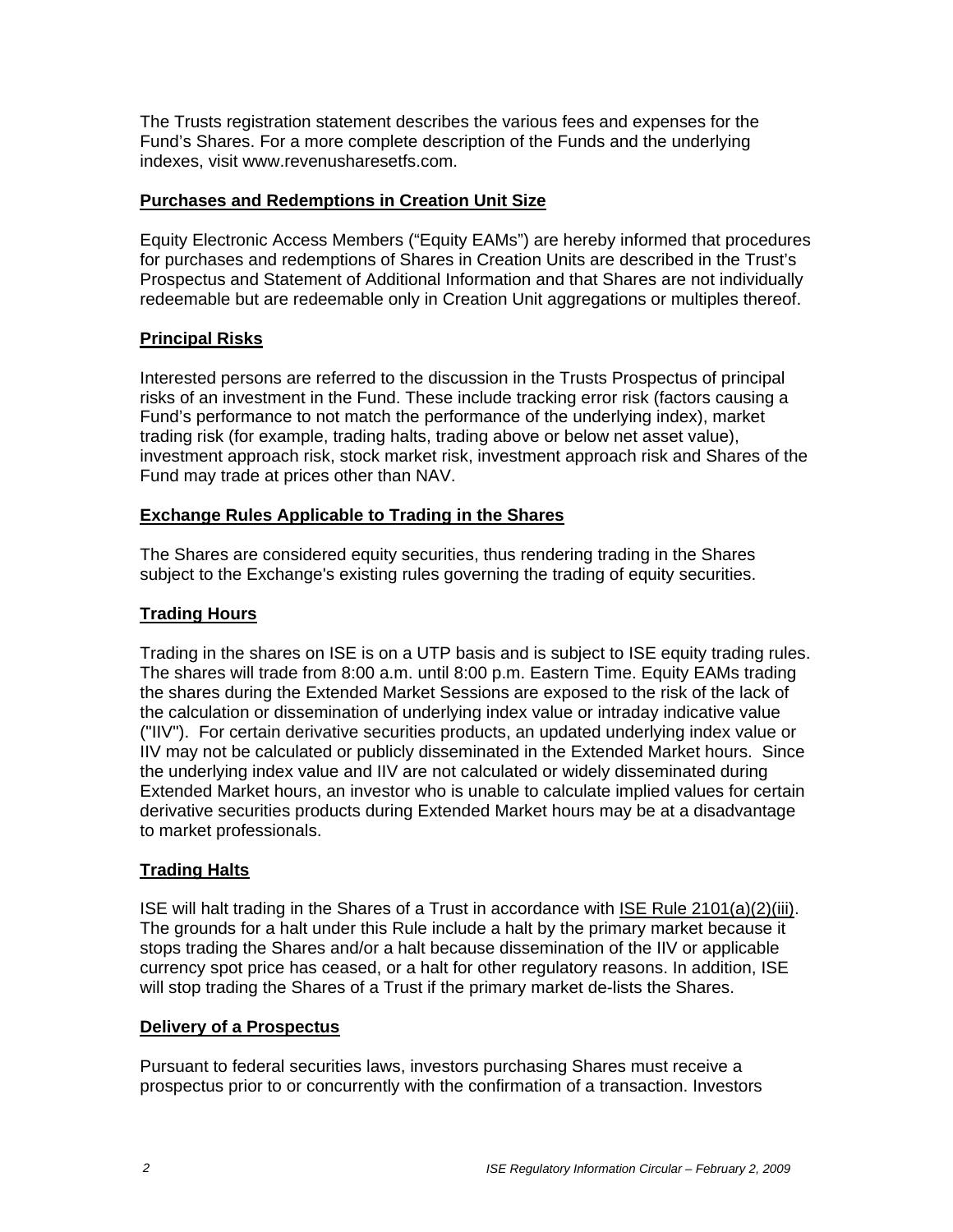purchasing Shares directly from the Fund (by delivery of the Deposit Amount) must also receive a prospectus.

Prospectuses may be obtained through the Distributor or on the Fund's website. The Prospectus does not contain all of the information set forth in the registration statement (including the exhibits to the registration statement), parts of which have been omitted in accordance with the rules and regulations of the SEC. For further information about the Fund, please refer to the Trust's registration statement.

### **Exemptive, Interpretive and No-Action Relief Under Federal Securities Regulations**

The Commission has issued letters ( the "No- Action Letters") granting exemptive, interpretive and no-action relief from certain provisions of and rules under the Securities Exchange Act of 1934 for exchange-traded funds listed and traded on a registered national securities exchange that meet certain criteria. The Funds qualify for the relief granted in the No- Action Letters, a description of which follows.

### **Regulation M Exemptions**

Generally, Rules 101 and 102 of Regulation M prohibit any "distribution participant" and its "affiliated purchasers" from bidding for, purchasing, or attempting to induce any person to bid for or purchase any security which is the subject of a distribution until after the applicable restricted period, except as specifically permitted in Regulation M. The provisions of the Rules apply to underwriters, prospective underwriters, brokers, dealers, and other persons who have agreed to participate or are participating in a distribution of securities.

The Commission issued a No-Action Letter by which persons participating in a distribution of shares of a fund may engage in secondary market transactions in such shares during their participation in such a distribution, despite the requirements of from Rule 101 under Regulation M. In addition, the Commission has permitted persons who may be deemed to be participating in the distribution of shares of a fund (i) to purchase securities for the purpose of purchasing creation unit aggregations of fund shares and (ii) to tender securities for redemption in Creation Unit Aggregations. Further, the Commission has clarified that the tender of fund shares to the Fund for redemption does not constitute a bid for or purchase of any of the Funds' securities during the restricted period of Rule 101. The Commission has issued a No-Action Letter to paragraph (e) of Rule 102 under Regulation M which allow the redemption of fund shares in creation unit aggregations during the continuous offering of shares.

### **Customer Confirmations for Creation or Redemption of Fund Shares (SEC Rule 10b-10)**

Broker–dealers who handle purchases or redemptions of Fund shares in Creation Units for customers will be permitted to provide such customers with a statement of the number of Creation Unit Aggregations created or redeemed without providing a statement of the identity, number and price of shares of the individual securities tendered to the Fund for purposes of purchasing creation unit aggregations ("Deposit Securities") or the identity, number and price of shares to be delivered by the Trust to the redeeming holder ("Redemption Securities"). The composition of the securities required to be tendered to the Fund for creation purposes and of the securities to be delivered on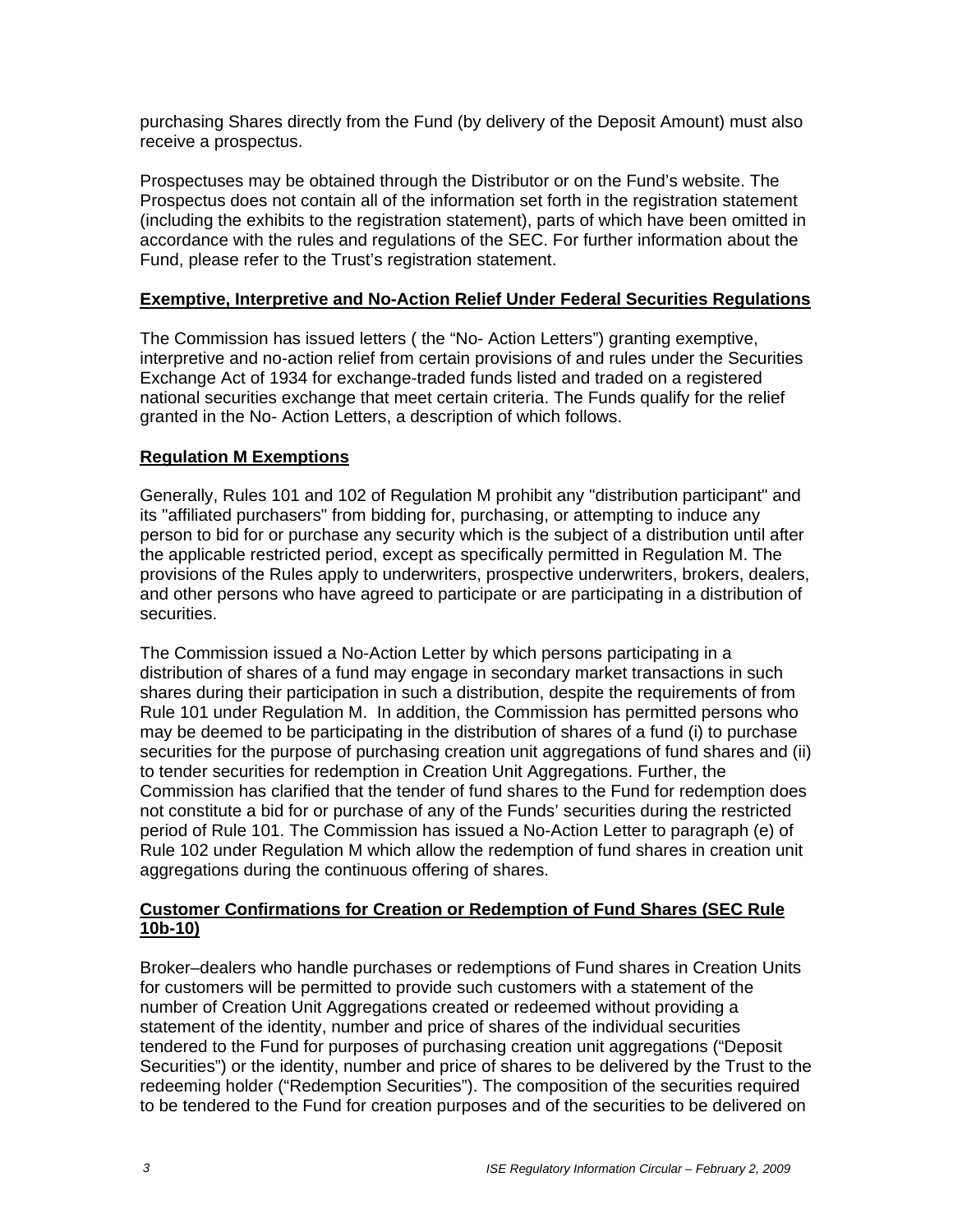redemption will be disseminated each business day and will be applicable to requests for creations or redemption, as the case may be, on that day. This exemptive relief under Rule 10b-10 with respect to creations and redemptions is subject to the following conditions:

- 1) Confirmations to customers engaging in creations or redemptions must state that all information required by Rule 10b-10 will be provided upon request;
- 2) Any such request by a customer for information required by Rule 10b-10 will be filed in a timely manner, in accordance with Rule 10b-10(c);
- 3) Except for the identity, number and price of shares of the component securities of the Deposit Securities and Redemption Securities, as described above, confirmations to customers must disclose all other information required by Rule 10b-10(a).

# **SEC Rule 14e-5**

The Commission has permitted any person acting as a dealer-manager of a tender offer for a component security of fund (1) to redeem fund shares in creation unit aggregations from the issuer that may include a security subject to such tender offer and (2) to purchase fund shares during such tender offer. In addition, a No-Action has been issued under Rule 14e-5 states that if a broker-dealer acting as a dealer-manager of a tender offer for a security of the Fund purchases or arranges to purchase such securities in the secondary market for the purpose of tendering such securities to purchase one or more creation unit aggregations of shares, it must be made in conformance with the following:

- i. such bids or purchases are effected in the ordinary course of business, in connection with a basket of 20 or more securities in which any security that is the subject of a distribution, or any reference security, does not comprise more than 5% of the value of the basket purchased; or
- ii. purchases are effected as adjustments to such basket in the ordinary course of business as a result of a change in the composition of the underlying index; and
- iii. such bids or purchases are not affected for the purpose of facilitating such tender offer.

#### **Section 11(d)(1); SEC Rules 11d1-1 and 11d1-2**

Section 11(d)(1) of the Act generally prohibits a person who is both a broker and a dealer from effecting any transaction in which the broker-dealer extends credit to a customer on any security which was part of a new issue in the distribution of which he participated as a member of a selling syndicate or group within thirty days prior to such transaction. The Commission has clarified that Section 11(d)(1) does not apply to broker-dealers that are not authorized participants (and, therefore, do not create creation unit aggregations) that engage in both proprietary and customer transactions in shares of a fund in the secondary market, and for broker-dealer authorized participants that engage in creations of creation unit aggregations. This relief is subject to specific conditions, including the condition that such broker-dealer (whether or not an authorized participant) does not, directly or indirectly, receive from the fund complex any payment, compensation or other economic incentive to promote or sell the shares of a fund to persons outside the fund complex, other than non-cash compensation permitted under NASD Rule 2830 (I)(5)(A), (B) or (C). See letter dated November 21, 2005 from Catherine McGuire, Chief Counsel, SEC Division of Market Regulation, to Securities Industry Association, Derivative Products Committee. The Commission has issued a No-Action Letter under Section 11(d)(1) of the Act states that broker-dealers may treat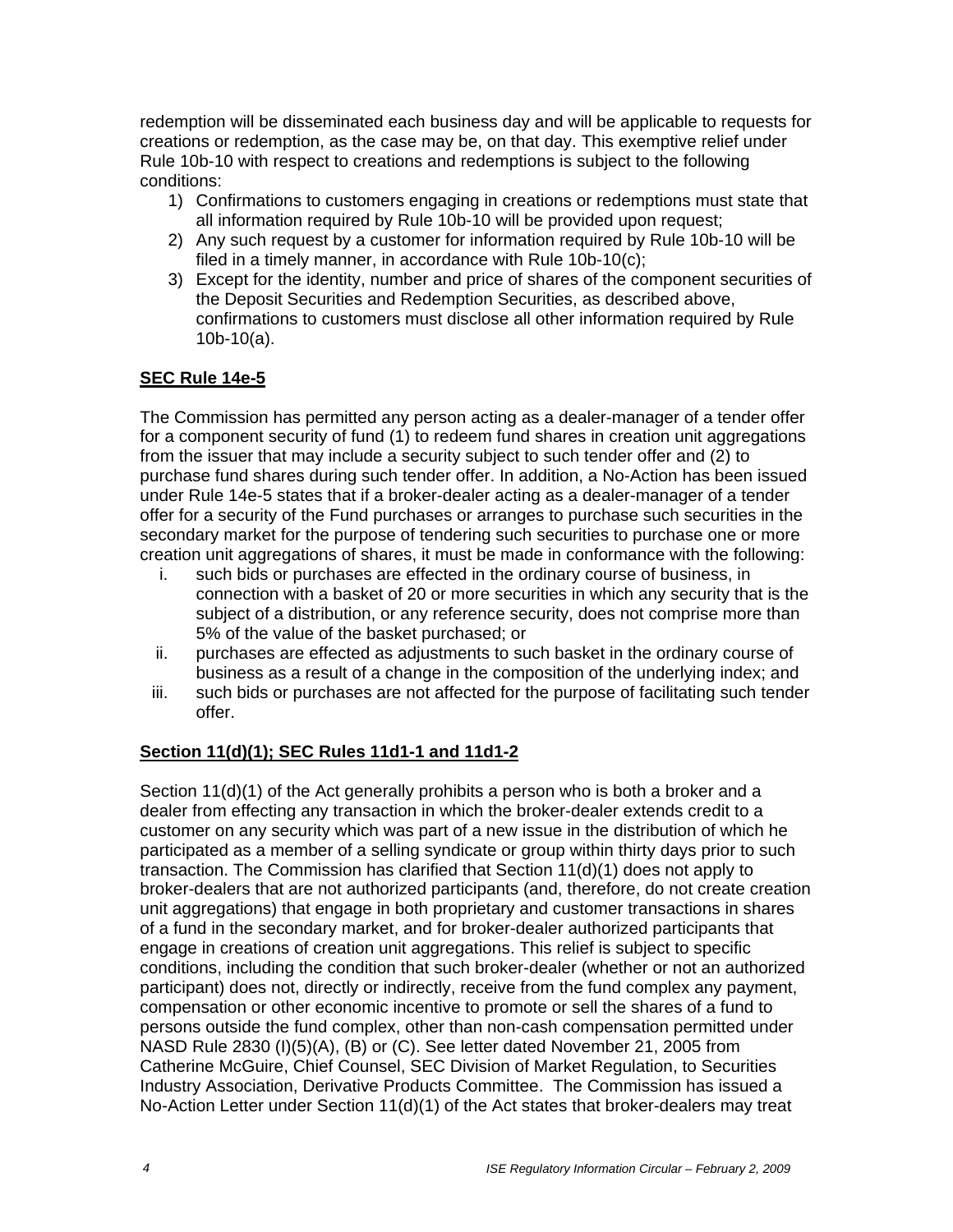shares of a fund, for purposes of Rule 11d1-2, as "securities issued by a registered open-end investment company as defined in the Investment Company Act" and thereby extend credit or maintain or arrange for the extension or maintenance of credit on shares that have been owned by the persons to whom credit is provided for more than 30 days, in reliance on the exemption contained in the rule.

#### **SEC Rule 15c1-5 and 15c1-6**

The Commission has issued a No-Action letter with respect to Rule 15c1-5 and Rule 15c1-6 as to the required disclosure of control by a broker or dealer with respect to creations and redemptions of fund shares and secondary market transactions therein.

**This Regulatory Information Circular is not a statutory Prospectus. Equity EAMs should consult the Trust's Registration Statement, SAI, Prospectus and the Fund's website for relevant information.**